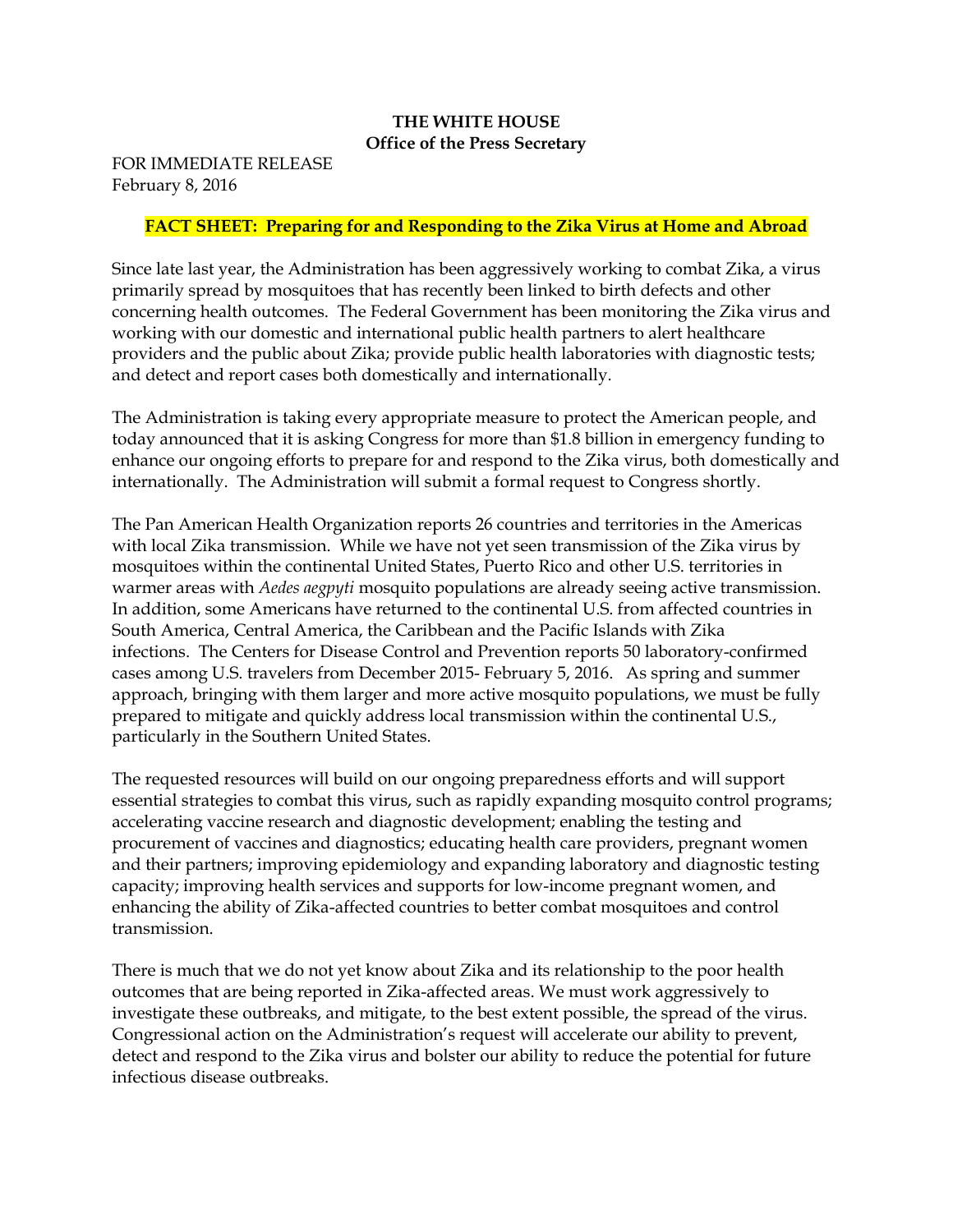### Department of Health and Human Services - \$1.48 billion

*Centers for Disease Control and Prevention* - \$828 million. The request includes funding to support prevention and response strategies through the following activities:

 Support Zika virus readiness and response capacity in States and territories with mosquito populations that are known to transmit Zika virus, with a priority focus on areas with ongoing Zika transmission;

- Enhance mosquito control programs through enhanced laboratory, epidemiology and surveillance capacity in at-risk areas to reduce the opportunities for Zika transmission;
- Establish rapid response teams to limit potential clusters of Zika virus in the United States;
- Improve laboratory capacity and infrastructure to test for Zika virus and other infectious diseases;
- Implement surveillance efforts to track Zika virus in communities and in mosquitoes;
- Deploy targeted prevention and education strategies with key populations, including pregnant women, their partners, and health care professionals;

 Expand the CDC Pregnancy Risk Assessment Monitoring System, improve Guillain Barré syndrome tracking, and ensure the ability of birth defect registries across the country to detect risks related to Zika;

 Increase research into the link between Zika virus infections and the birth defect microcephaly and measure changes in incidence rates over time;

 Enhance international capacity for virus surveillance, expand the Field Epidemiology Training program, laboratory testing, health care provider training, and vector surveillance and control in countries at highest risk of Zika virus outbreaks; and

 Improve diagnostics for Zika virus, including advanced methods to refine tests, and support advanced developments for vector control.

*Centers for Medicare and Medicaid Services –* \$250 million*.* The request seeks a temporary one-year increase in Puerto Rico's Medicaid Federal Medical Assistance Percentage (FMAP) to provide an estimated \$250 million in additional Federal assistance to support health services for pregnant women at risk of infection or diagnosed with Zika virus and for children with microcephaly, and other health care costs. This request does not make any changes to Puerto Rico's underlying Medicaid program, and the additional funding will not be counted towards Puerto Rico's current Medicaid allotment. Puerto Rico is experiencing ongoing active transmission of Zika. Unlike States, Puerto Rico's Medicaid funding is capped, which has limited capacity to respond to these emergent and growing health needs.

*Vaccine Research and Diagnostic Development & Procurement – \$200 million. The request includes* \$200 million for research, rapid advanced development and commercialization of new vaccines and diagnostic tests for Zika virus. It includes funding for the National Institutes of Health to build upon existing resources and work to develop a vaccine for Zika virus and the chikungunya virus, which is spread by the same type of mosquito. Funding will accelerate this work and improve scientific understanding of the disease to inform the development of additional tools to combat it. The request also includes resources for the Food and Drug Administration to support Zika virus medical product development including the next generation diagnostic devices.

*Other HHS Response Activities –* \$210 million. The request includes funding to establish a new